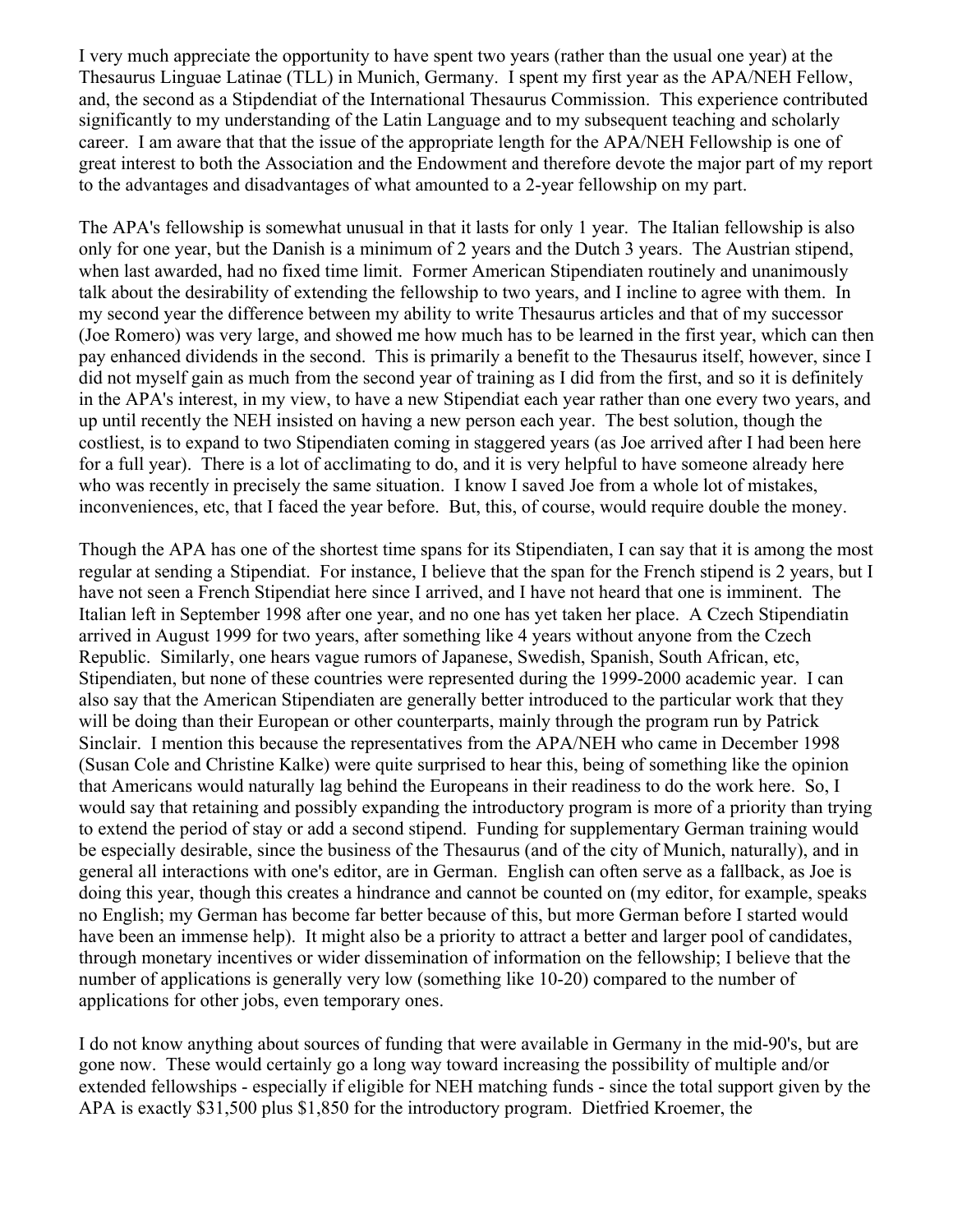Geschaeftsfuehrende Redaktor of the Thesaurus is apt to have good suggestions about possible funding sources.

On my extension of the fellowship: I should say immediately that my second year here was in no way an extension of my first, except that the same person is doing both. At the moment I am officially a Stipendiat of the International Thesaurus Commission, something of a Stipendiat-at-large (or perhaps the "International Community's" Stipendiat). The major structural difference between my experience and a two-year fellowship, though, is that I had to rush to get on the job market last year while still trying to acclimate myself to life here and work at the Thesaurus, which led to a rather awkward performance at each. If the fellowship had been for two years, I could have concentrated exclusively on life in Munich and work at the Thesaurus in my first several months without the pressure of the job market, which would have smoothed matters out significantly. The APA Stipendiat cuts a rather comic figure at the TLL, because almost as soon as arriving, year after year, the American begins looking for another job (it is also commented upon here that every American Stipendiat, for as long as anyone can remember, has mentioned how slowly German washing machines operate - but they sure get the clothes clean - but this is a completely different issue).

As to how I got the second year, this was entirely through the generosity of Peter Flury, the Generalredaktor of the Thesaurus, and the assent of the International Commission to his proposal that I be kept on. The job market in 1998-1999 was not kind to me, as it has generally not been kind to Stipendiaten in the past. The Thesaurus Stipendiat faces several disadvantages on the market; I had the additional disadvantage, however, of delivering my new daughter myself on a street corner in Munich early in the morning of September 21, 1998. We became quite famous in Bavaria for this, and made all the papers, but it served as something of an additional distraction on the job market, to say the least. Given these difficulties, Peter Flury was kind enough to make special efforts on my behalf. He and Dietfried Kroemer had contacted the APA Office about my situation, but got no response. I had informed Herr Kroemer that I didn't think the APA had additional funds that it could use for an extension or contribution to one, and so he should not expect much, but he was disappointed at the lack of responsiveness. At the time, I was still waiting for the payment of the last installment of my APA fellowship, which, as the three that preceded it, was late in arriving, thus creating cash flow problems that persisted the entire year. This last payment had first been requested in early April, to cover the months April, May and June, when my term ended, and there had followed a protracted negotiation, because the Executive Director wanted to follow the precedent of the year before, when Byron Stayskal received his last payment in June, Hhe was living here alone, however, and had not needed the money in any timely fashion.

One additional point of constructive criticism is that someone should make it a priority to formalize and put in written form the exact terms of the fellowship. I found that those giving out the fellowship routinely did not know the details of it, and often relied entirely on dubious precedent (as with the time of the final payment) or on hearsay (for example, I asked two separate members of the selection committee whether travel expenses would be paid, and was told by both that it was "certain" that they would be paid for me, the only question was whether they would be paid for my family; I was later informed, after accepting the fellowship, that they were of course paid for neither, and never have been). A formal information packet would be of use both to potential Stipendiaten and to those who direct the fellowship. More could also be done to provide the Stipendiat with support in moving across the ocean - Patrick Sinclair's program does a lot already, and I will take up several concrete suggestions with him. This need to self-manage a do-it-yourself fellowship, under conditions where there are parameters, but no one informs the candidate what they are, or even knows them, is unnecessary, and adds to the stress and difficulty of an already stressful and difficult position. I described some of the problems I had encountered to the new Executive Director of the APA shortly after he took office in 1999, and I understand that he is making a number of improvements in these areas.